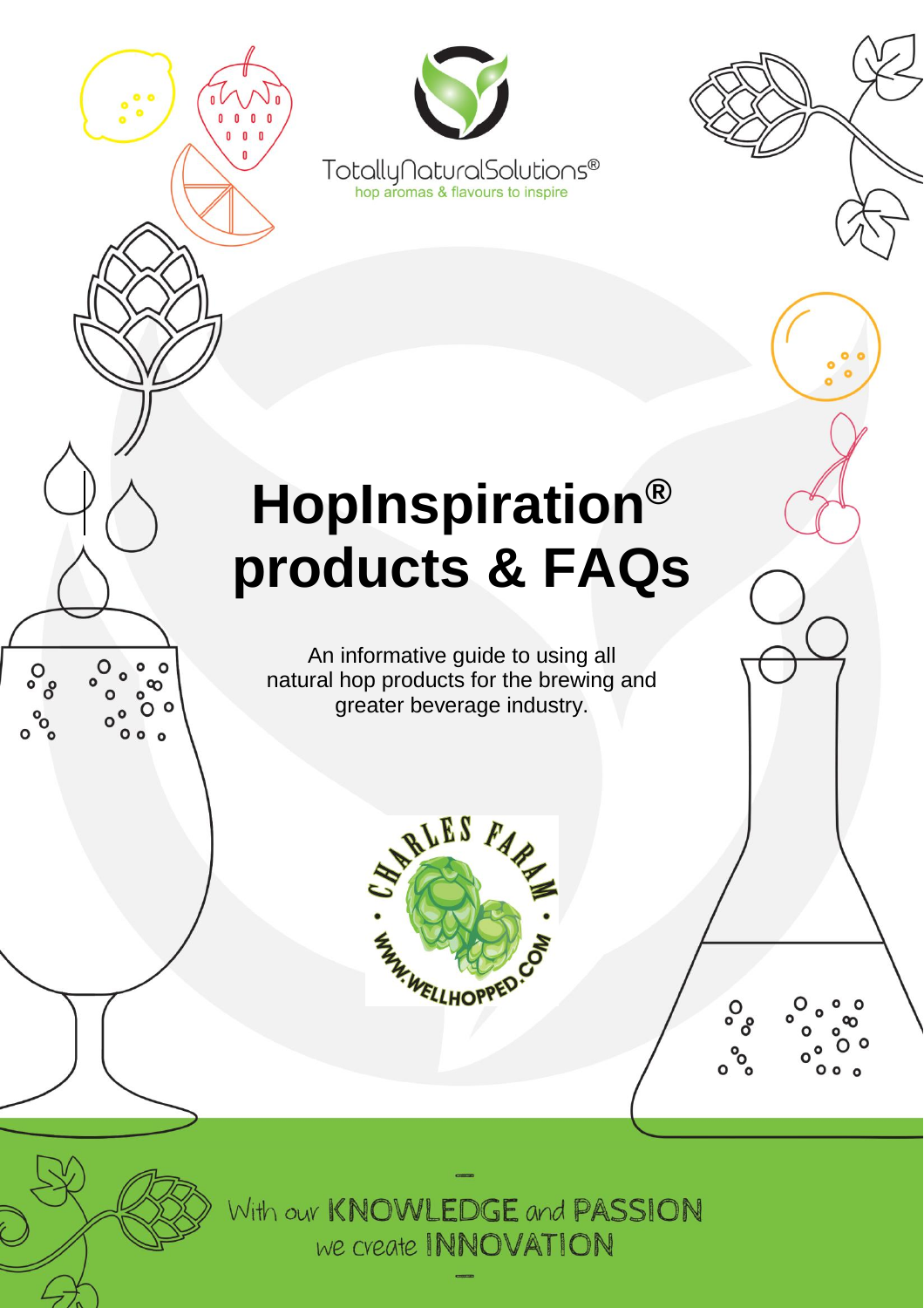

# **Contents**

。。。<br>。。。。<br>。。。。<br>。。。

 $\delta_{\rm o}^{\rm O}$  $\delta^{\circ}$ 

| 3. | Selecting, dosing, and scaling up of HopInspiration <sup>®</sup> products 10 |
|----|------------------------------------------------------------------------------|
|    |                                                                              |
|    |                                                                              |
|    | 3.2 Determining a dose rate for HopInspiration® products11                   |
|    |                                                                              |
|    |                                                                              |
|    |                                                                              |
|    |                                                                              |
|    |                                                                              |



**[www.totallyn](http://www.totally/)aturalsolutions.com**

With our KNOWLEDGE and PASSION we create INNOVATION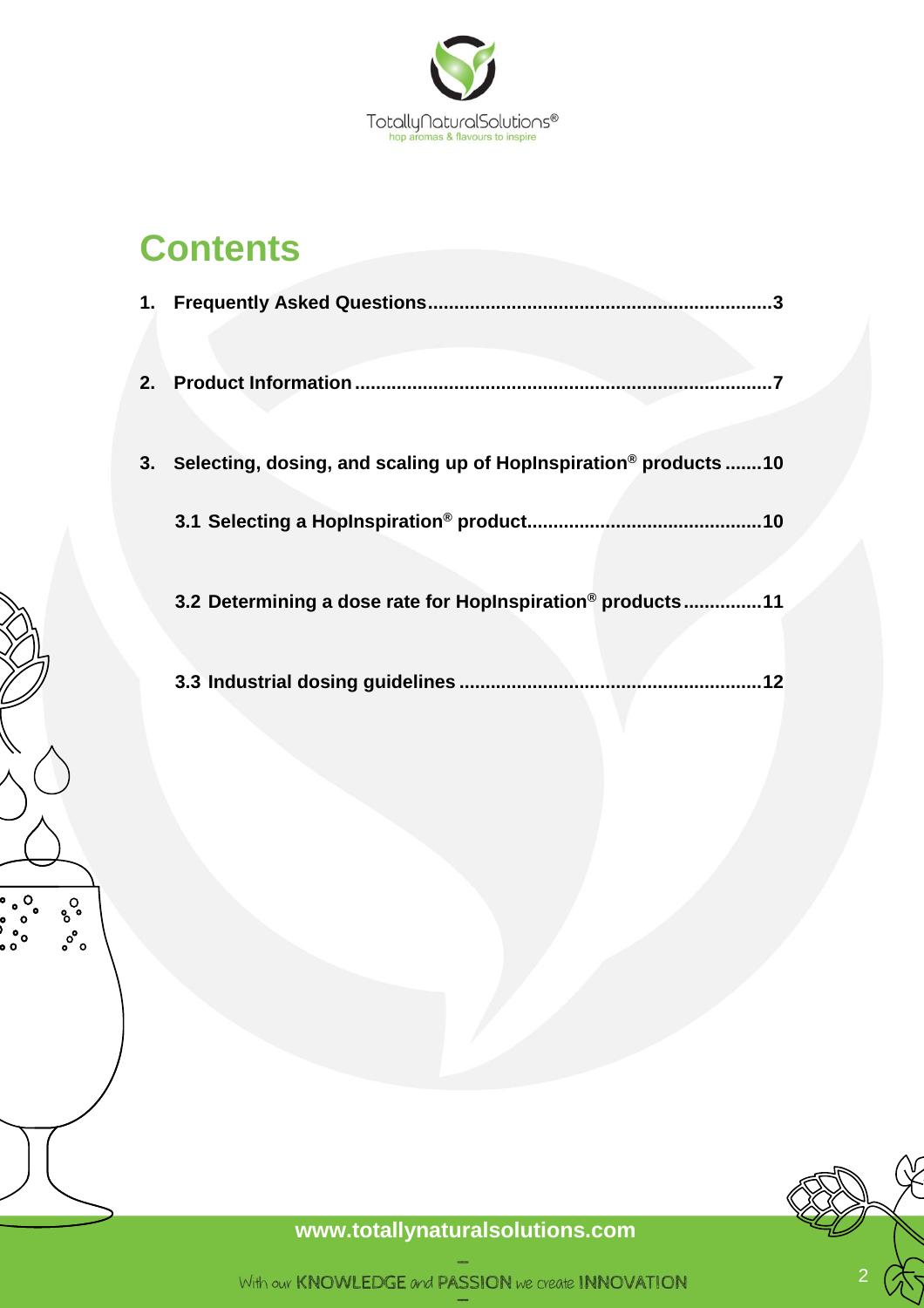

# <span id="page-2-0"></span>**1. Frequently Asked Questions**

# **Q: What are hop products?**

**Hop products are extracts and essential oils made from whole cone hops to partially or fully replace the use of pellets or whole hops.** 

Traditionally, hop extracts for bitterness are produced utilising strong solvents to extract soft resins. Hop oils are produced utilising various essential oil production techniques such as steam distillation, cold-press, solvent extraction and supercritical CO2 extraction.

### **Q: What makes Totally Natural Solutions Hop Products different from other products on the market?**

### **Our production process is 100% natural, using real hops and no chemical solvents or additives.**

Our HopInspiration® products can be used as a partial replacement or a full replacement of kettle, whirlpool, and dry-hop additions. All of our products do not contain toxic residues.

# **Q: Why use hop products?**

### **Increased Efficiency and Tank Capacity.**

The use of hop products eliminates beer losses due to vegetative hop material. As a result of this, production capacity is slightly increased which could yield substantial profits and savings.

### **Consistency in Utilisation**

 $\delta_{\rm o}^{\rm O}$ 

ೢ°ಂ

 $\int_{0}^{\infty}$ 

Identical concentrations of Iso-alpha acids, flavour, and aroma concentrations can be added to each batch of beer as the potency should remain consistent. As with whole cone or pelletised hops, each harvest year will vary slightly. This can be adjusted and specification sheets on key terpenoids can be provided upon request.

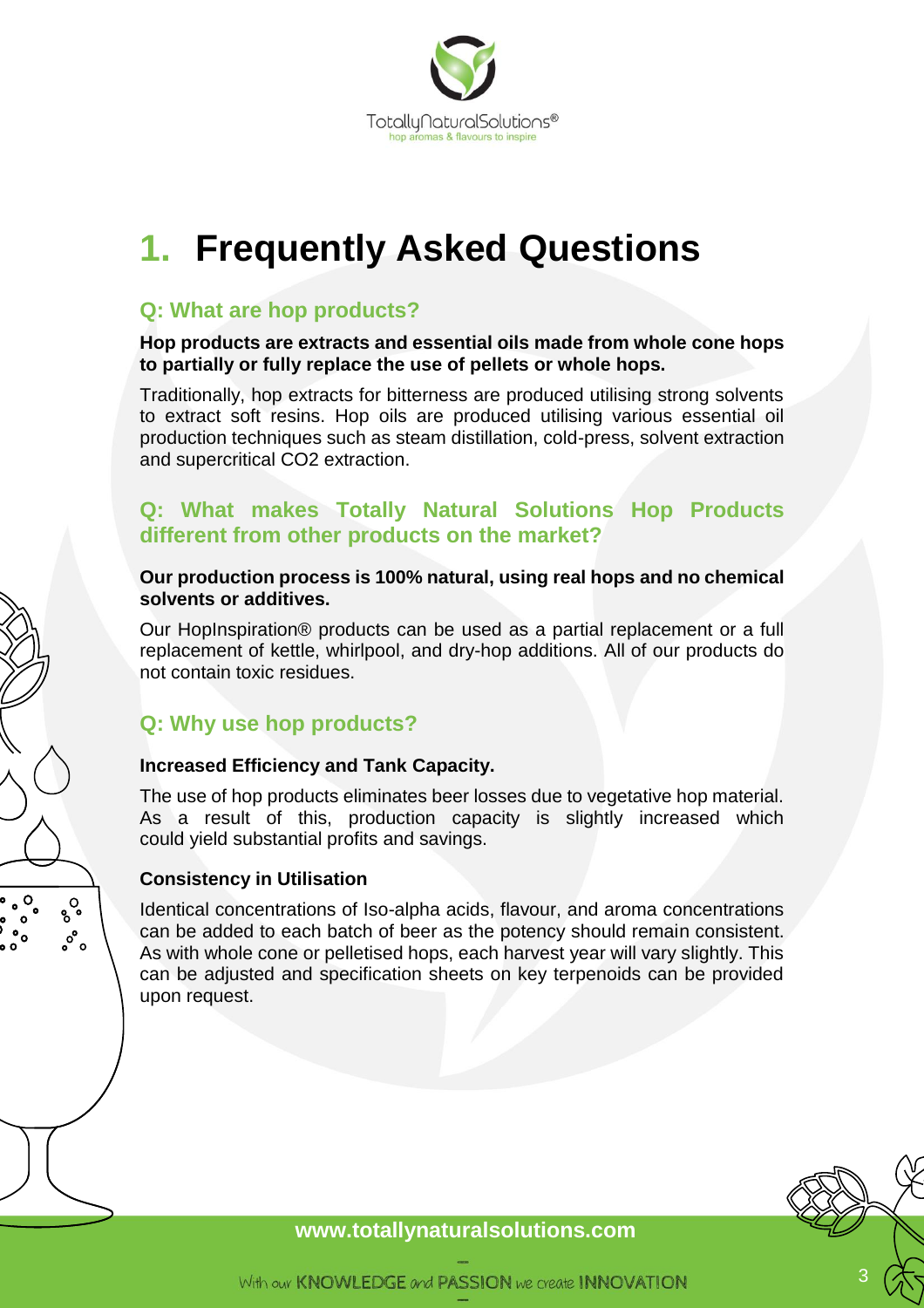

### **Product Stability**

Essential oils are stable when stored at room temperature. However, our current storage guidelines recommend cold storage, between 1-5°C, to prevent headspace losses and retain volatiles in solution. The products are sold with a 12-month best before date.

### **Beer Stability**

As beer ages, research has concluded that aroma and bitterness changes. Our HopInspiration® range provides a more stable bitterness and aroma due to low concentrations of staling aldehydes.

### **Effective Storage and Transport**

While the use of hop products greatly reduces beer losses, storage space is saved and transport costs are reduced. As hop extracts and oils are highly concentrated, only a small amount is required.

### **Decreased Polyphenols/Tannins**

'Dry-hop' additions with our aroma-based HopInspiration® products do not increase turbidity. The polyphenolic content of the HopShot®, HopBurst®, and HopSensation® and HopZero® is below levels of detection and therefore, cannot cross-link with beer proteins.

### **Absence of Pesticide Residues**

All hop cones and pellets used by Totally Natural Solutions are sourced from approved suppliers with strict quality and pesticide residues standards. Where pesticides have been used, traces are within lower detection limits and only approved pesticides have been used.

### **Absence of Heavy Metals**

Products in the HopInspiration® range are all distilled hop oils and the process does not allow any transfer of heavy metals into the finished products.

### **Absence of Nitrates**

 $\delta_{\rm o}^{\rm O}$ 

 $\circ$  $\circ$ 

 $\circ$  $\circ$  $\frac{1}{2}$ 

> In dry hopping, nitrates can leach from green hop material into beer and cause issues with haze. Products in the HopInspiration® range are nitrate free and do not induce hazes.

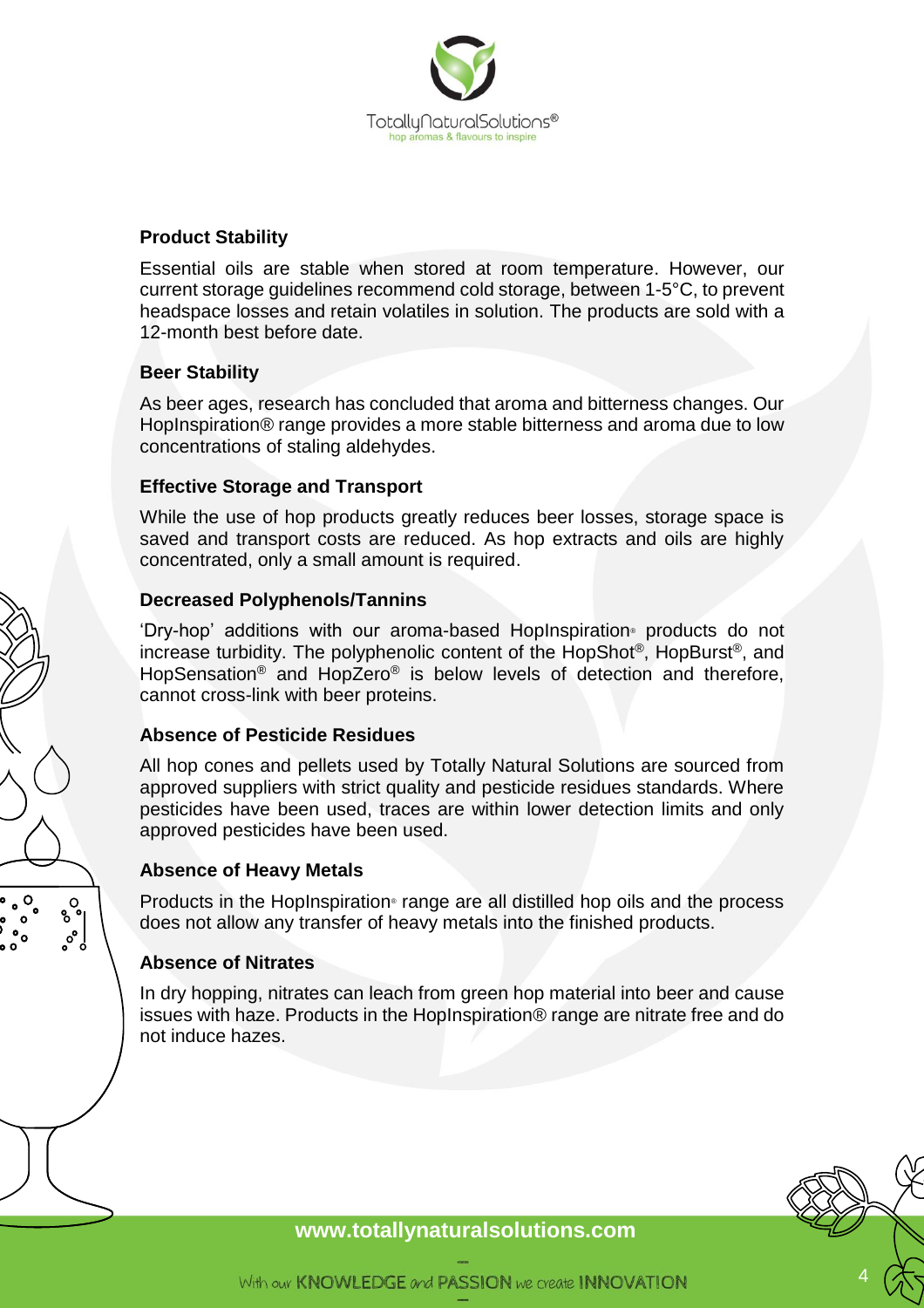

# **Q: Are hop product residues difficult to clean from equipment?**

### **After using a hop product, cleaning of the equipment is easy and effective.**

A hot-water flush and/or standard CIP procedures should sufficiently clean the tank and remove any remaining aroma.

# **Q: What is the dose rate?**

### **Start small.**

Our HopInspiration® products are highly concentrated. Dose with caution and perform benchtop trials before dosing the products into commercial batches. Dosing will depend on beer style and brewer preference.

Generally, we suggest:

- Lager/Pale/Lighter Beer Styles: dose at 10-20 g/hL and increase as desired.
- IPA/Hoppy Beer Styles: dose at 30-40 g/hL.
- **IMPORTANT:** It is crucial to consider the composition of the beer flavour matrix. Characters from malt, yeast and alcohol content impact dose rate. Due to this, it is important to determine optimum dose rates per beer. For example, beers with high alcohol content may require dosages up to 60 g/hL.

# **Q: When should the products be added?**

### **Post-fermentation.**

 $\circ$ 

 $\circ$ 

 $\int_{0}^{\infty}$ 

 $\delta_{\rm o}^{\rm O}$ 

 $\frac{1}{2}$ 

 $\circ$ 

Post-fermentation addition with sufficient blending time (2-4 hours) is a good place to start. However, we acknowledge that every brew house is different and that every brewer will have differing opinions on late/dry-hop addition. We encourage experimentation and trials to determine optimum points of addition.

# **Q: How do I dose the products?**

### **Ensure the product is properly mixed.**

It is important to ensure that the product is evenly mixed and distributed. Select a dosing regime to ensure that the product can be evenly mixed. In benchtop trials, dose the products, swirl to mix, and let the products sit at least five minutes to marry with the beer matrix.

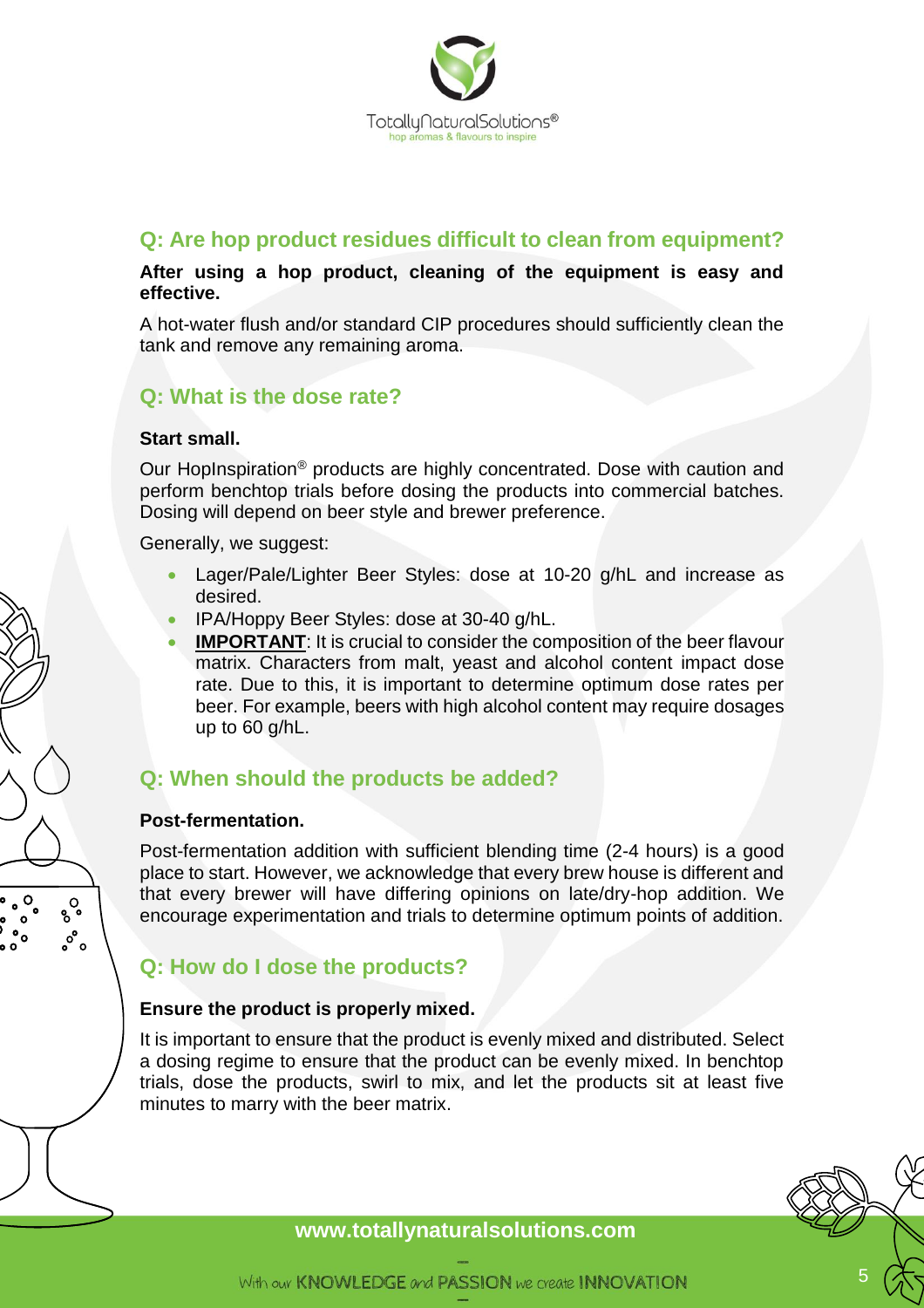

# **Q: Can the product be used after the 'Use by' date?**

#### **Yes.**

If unopened and stored at ambient or cold temperatures, the hop product is safe to use. However, a test for strength (bitterness, aroma, etc.) is strongly recommended. If in doubt, do not use the product. If greater than 12 months out of date (24 months from manufacture) the product should be disposed of and not used in beer.

### **Q: Are the products vegan/vegetarian compliant?**

#### **Yes.**

All of our products are vegan/vegetarian and are produced from whole cone hops and pellets without solvents.

### **Q: Can part of a flask be used at a later date? How is the shelf life affected?**

#### **Yes.**

 $\delta_{\rm o}^{\rm O}$  $\sigma^{\circ}$  $\circ$ 

Part used flasks can be resealed and reused at a later date. Some hop volatiles may evaporate into the headspace and be lost once the flask is reopened. We suggest cold storage and not to store flasks with less than 80% of the contents for longer than six months. The product may also be decanted into a smaller suitable container with a tight seal to reduce the headspace.

For example, a brewer orders a one litre flask and requires 100 mL of product per brew. The remaining 900 mL in the flask following the first used may be decanted in nine, 100 mL bottles, sealed, and stored cold for later use.

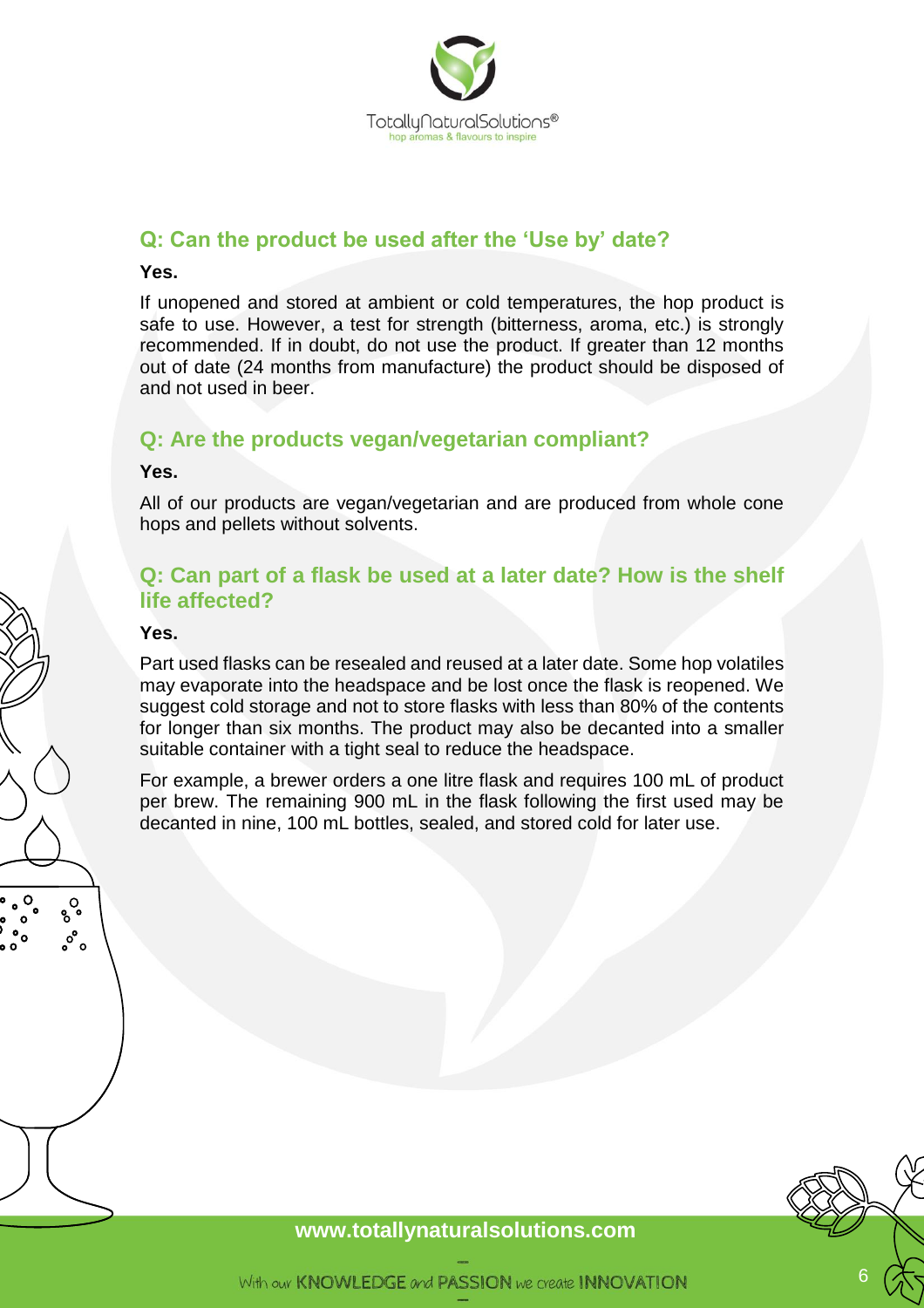

# <span id="page-6-0"></span>**2. Product information**

# **Table 2.1 HopInspiration® Core Range**

 $\circ \circ \circ$ 

່°ຶ

 $\delta_{\rm o}^{\rm O}$ 

 $\circ^{\circ}$ 

| <b>Product</b>            | <b>Aim/Replacement</b>                                                                              | Dose Rate*                                                                                                                                                                              | <b>Addition**</b>     |
|---------------------------|-----------------------------------------------------------------------------------------------------|-----------------------------------------------------------------------------------------------------------------------------------------------------------------------------------------|-----------------------|
| HopShot <sup>®</sup>      | Whirlpool/late hop<br>flavour and aroma                                                             | Range: 5-40 g/hL (best<br>results typically vary<br>between10-20 g/hL)                                                                                                                  | Post-<br>Fermentation |
| HopBurst <sup>®</sup>     | Dry-hop<br>flavour/aroma                                                                            | Range: 5-40 g/hL                                                                                                                                                                        | Post-<br>Fermentation |
| HopPlus <sup>®</sup>      | Fruit or spice<br>additions                                                                         | Range: 20-30 g/hL                                                                                                                                                                       | Post-<br>Fermentation |
| HopAlpha <sup>®</sup>     | Pre-isomerised<br>alpha acid extract<br>for bittering                                               | Per 10 IBU addition:<br>HopAlpha Iso $30\% = 3.5$ g/hl<br>HopAlpha Rho 30% =<br>3.5 <sub>g</sub> /h<br>HopAlpha Tetra 9% =<br>$11.7$ g/hl<br>HopAlpha Niso 25% =<br>4.2 <sub>g</sub> /h | Post-<br>Fermentation |
| HopZero <sup>®</sup>      | Bitterness, body,<br>mouthfeel, and<br>late-hop aroma for<br>low and non-<br>alcoholic<br>beverages | Range: 5-40 g/hL                                                                                                                                                                        | Post-<br>Fermentation |
| HopSensation <sup>®</sup> | Blends of late hop<br>flavours and dry<br>hop aromas to<br>give more rounded<br>hop character.      | Range: 5-40 g/hL                                                                                                                                                                        | Post-<br>Fermentation |

\*We encourage experimentation with our products and combining products to obtain desired flavours and aromas. Dose rates may vary depending on base beer. The optimal dose is based upon data obtained from benchtop and brewer trials.

\*\*Products can be added earlier in brew house processes. Trials are required to determine optimum point of addition.



7

**[www.totallyn](http://www.totally/)aturalsolutions.com**

With our KNOWLEDGE and PASSION we create INNOVATION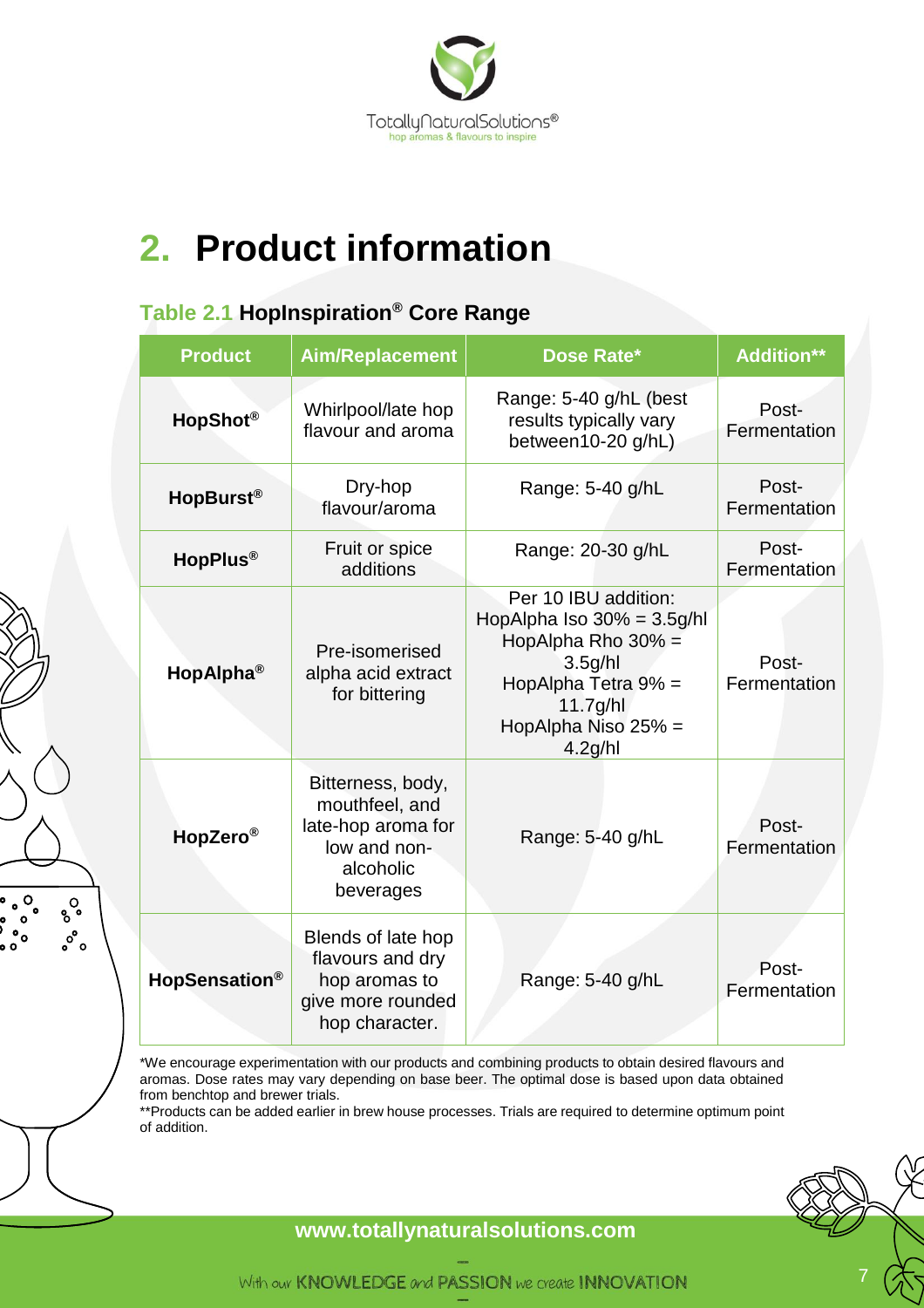

# **Additional product information**

# HopShot®

- HopShot<sup>®</sup> is composed of hop oil fractions with spicy, floral, herbal, citrus, fruity and woody characters for late hop replacement and/or enhancement of whirlpool-derived aromas and flavours.
- Can improve mouthfeel, body, and perceived bitterness.
- HopShot<sup>®</sup> is available in varietal late hop characters for hops such as Saaz, Cascade, Target and many others.
- Other HopShot® products are designed for specific beer styles such lager, British-style ale, IPA, stout, German styles and Belgian styles to add hop character easily and reproducibly.

# HopBurst®

- HopBurst<sup>®</sup> products are offered as whole varietal hop oils from the United States, Germany, United Kingdom, and Australia.
- HopBurst<sup>®</sup> are particularly suited for hoppy beer styles, providing a fresh burst of dry-hop character.
- The use of HopBurst<sup>®</sup> results in no loss of beer volume through adsorption into spent hop, realising substantial cost-savings.
- Streamlined contact time of 2-4 hours (kit-dependent) opposed to extended contact times for hop cones/pellets.

# HopPlus®

 $\delta_{\rm o}^{\rm O}$ ೢ°ಂ

- HopPlus<sup>®</sup> is hop oil extract blended with other natural and botanical extracts for a speciality beer application (i.e.- fruit-flavoured ales, fruitflavoured sour beers, etc.).
- Dosed post fermentation, the products contain only aroma and flavour. No fermentable sugars are present.
- Range includes honey, chocolate, fruits (mango, banana, kiwi, lime, lemon), berries (strawberry, raspberry, blueberry) and other seasonal offerings (pumpkin spice, Christmas ale).

### **[www.totallyn](http://www.totally/)aturalsolutions.com**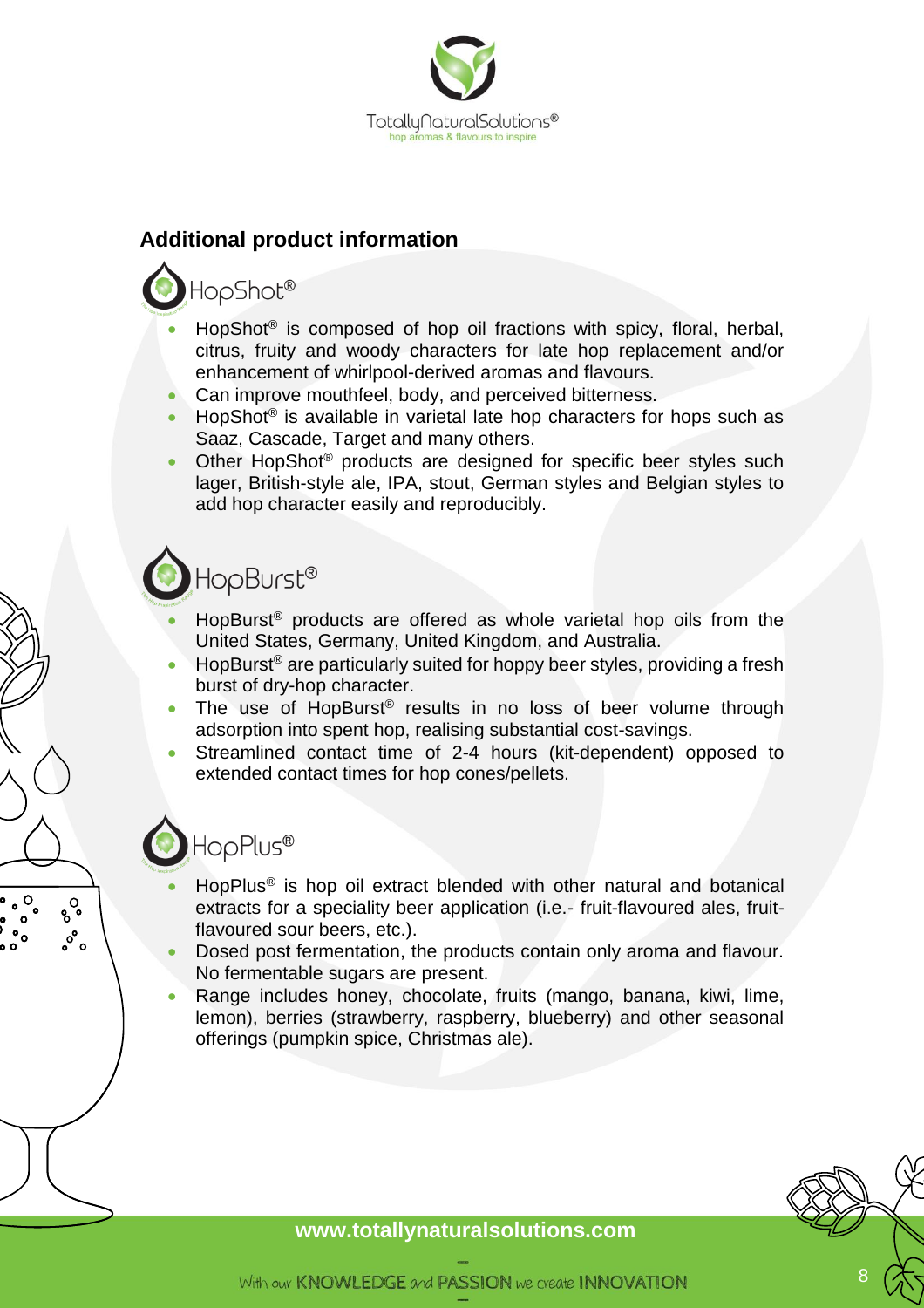

# HopAlpha®

- HopAlpha<sup>®</sup> is available to brewers in a range of bitterness intensities.
- HopAlpha®is light-stable (inhibits lightstruck flavour) and enhances foam head retention.
- Cost in use of bittering greatly reduced with the use of the product.



- HopZero<sup>®</sup> is a product specifically designed for use in low and nonalcoholic beers.
- The HopZero® range offers improved bitterness, mouthfeel, body, and aroma to low and non-alcoholic beers in addition to low alcohol sours.

# **Q: What varieties are available as HopShot® and HopBurst®?**

### **Up to 50 varieties are always in stock. Others available on request (MOQ may apply).**

Varietals available per origin:

 $\delta_{\rm o}^{\rm O}$ ೢ°ಂ

- *United Kingdom***:** Target, Admiral, Golding, Challenger, WGV.
- *United States***:** Cascade, Chinook, Centennial, Willamette, Summit, Citra, Simcoe, Amarillo, and Mosaic.
- *Europe*: Saaz, Styrian Golding, Hersbruker, Perle, and Northern Brewer.
- *Australia:* Galaxy and Vic's Secret.

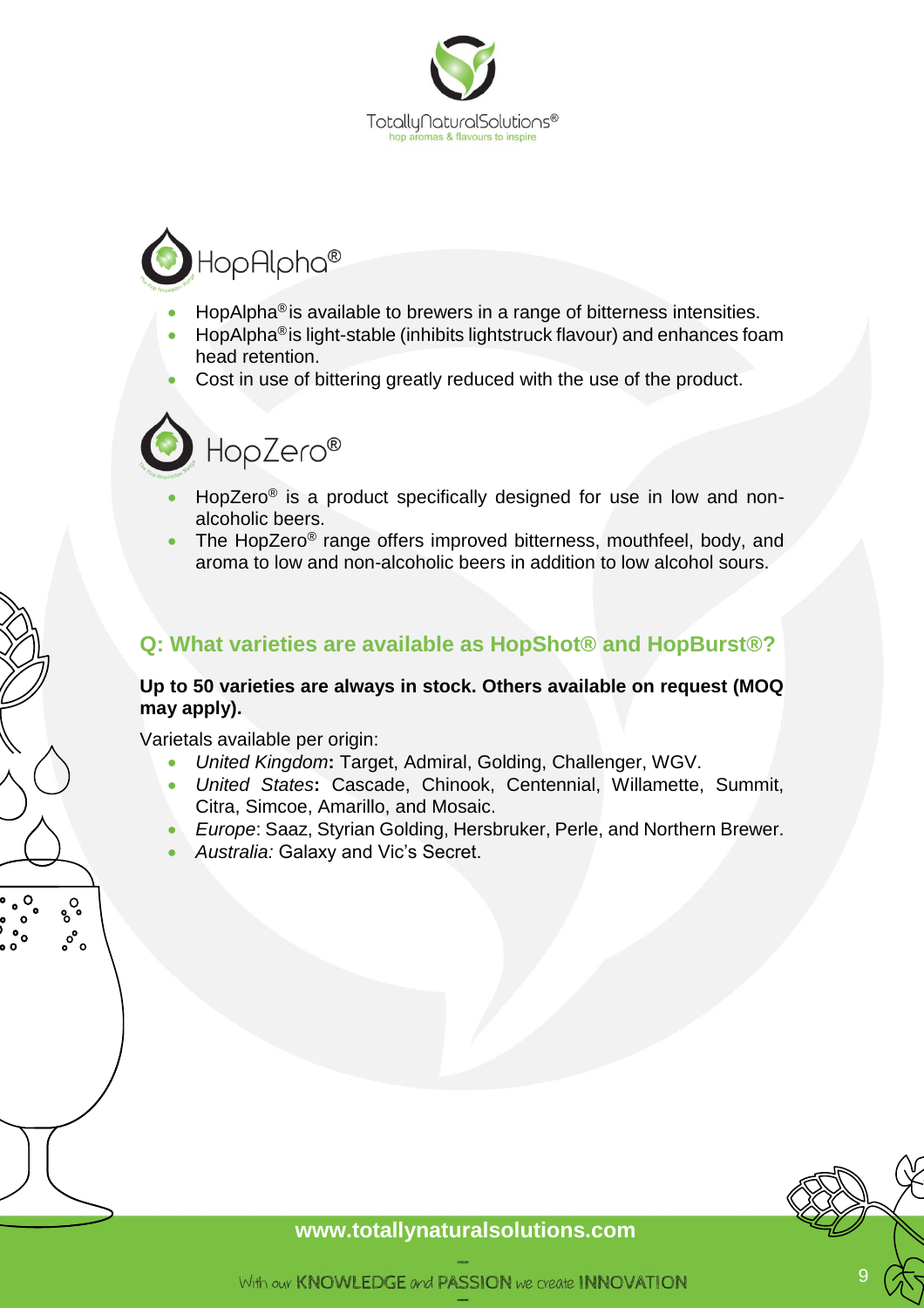

# <span id="page-9-0"></span>**3. Selecting, dosing, and scaling up of HopInspiration® products**

# <span id="page-9-1"></span>**3.1 Selecting a HopInspiration® Product**

- 1. Use 500 mL amber bottles, Erlenmeyer flasks, or jugs to prepare samples (**Appendix A**). Collect enough containers for each sample tested, plus one for a control.
- 2. Label each container/jug according to product and dose rate used. Label one sample container/jug as a reference sample.
- 3. Carefully decant 200 mL of cold beer (8-10°C) into each test container/jug desired.
- 4. Swirl to slightly de-gas the beer.
- 5. Immediately use dropper pipette (**Appendix A**) to add at least one drop of the desired HopInspiration® product to each bottle. This can be repeated to increase intensity (e.g. use 2 drops of the same oil to the next bottle, etc.).

a. DO NOT add any TNS hop oil to the reference sample. This sample is to be kept as a control for comparison.

b. Always use a fresh pipette for each HopInspiration® product to prevent cross-contamination.

- 6. Seal the container/cover the sample.
- 7. Swirl each sample to mix and wait five minutes for the product to blend with the base beer. Sensory assessment should be carried out shortly after blending time. However, if required, samples can be covered refrigerated for up to three hours.
- 8. Record preferences on the sensory assessment sheet. The American Society of Brewing Chemists Methods of Analysis, Sensory Analysis-18 provides a comprehensive guide to tetrad testing. Alternatively, **Appendix B** outlines and provides a quick guide for differential and preferential assessment.
- 9. Repeat the procedure for each trial.

 $\delta_{\rm o}^{\rm O}$ ೢ°ಂ

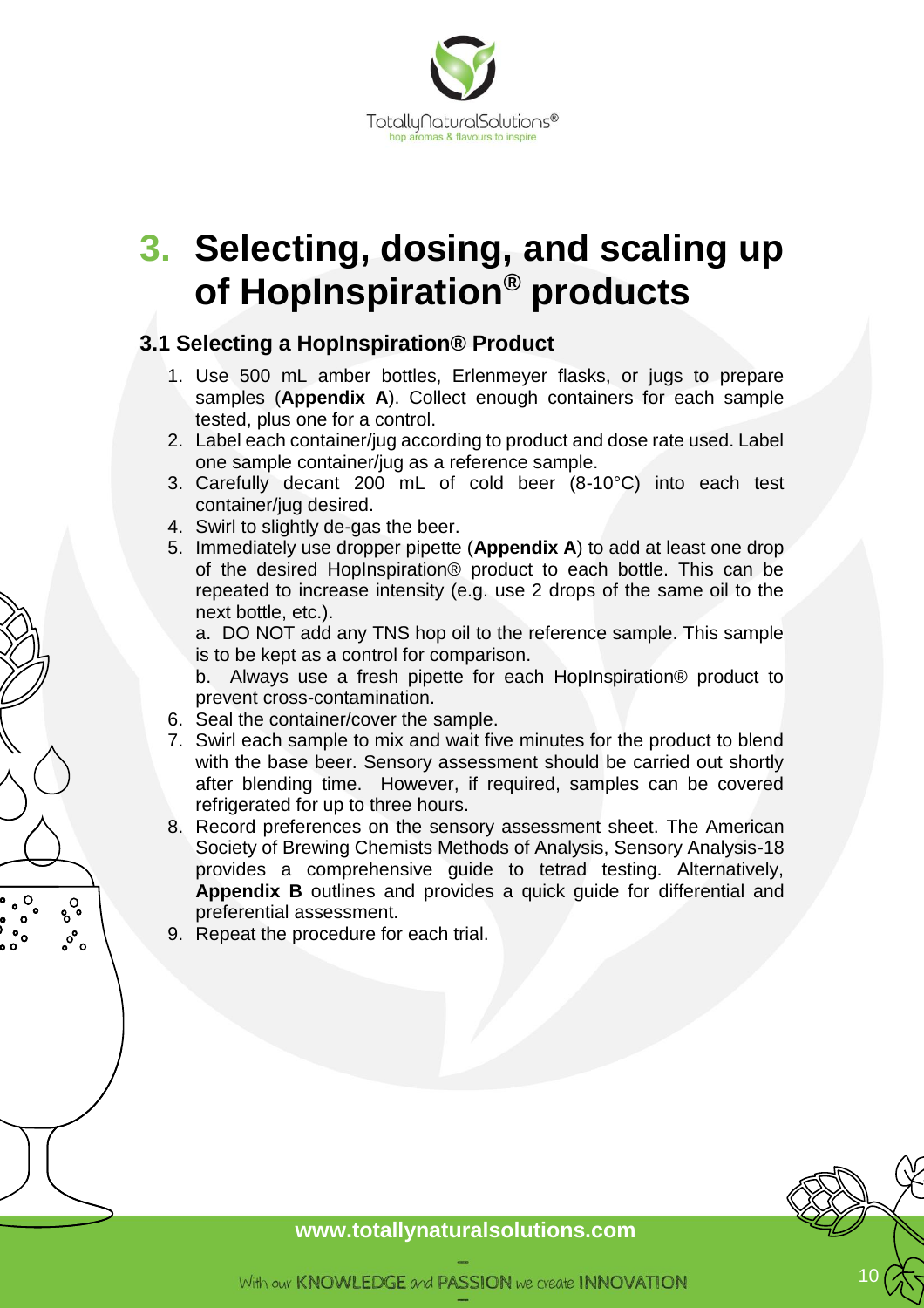

# <span id="page-10-0"></span>**3.2 Determining a Dose Rate for HopInspiration® Products**

- 1. Collect enough in-process beer from the anticipated location of oil addition (e.g. – whirlpool, bright beer tank, etc.) ideally, the sample should be between 2-8˚C.
- 2. De-gas beer carefully by shaking in sealed collection containers. Alternatively, in-process beer can be centrifuged to de-gas and clarify the sample.
- 3. Determine dose ranges to be tested and label sample container/jugs accordingly. It is recommended to test a range of concentrations for each HopInspiration® product investigated.
	- a. Example: Begin dosing with 10 µl of product into 200 mL of beer and increase to 40  $\mu$ l (e.g.- Sample 1= 10  $\mu$ L, Sample 2= 20  $\mu$ L, Sample 3= 30 µl, etc.).

b. The dose range will depend upon base beer style and selected HopInspiration® oil. Suggested dose rates are 5-50 mL oil per US bbl/5- 40 mL per hL.

- 4. Carefully decant 200 mL of beer directly into labelled sample containers/jugs.
- 5. Dose each beer sample accordingly with a micropipette (Appendix A).
	- a. It is important to use a clean disposable pipette tip when sampling each hop oil to prevent cross contamination of HopInspiration® products and taste trial samples.
- 6. Close each flask, swirl to mix, and rest for 5 minutes.
- 7. Samples can be brought to taste panel directly or put into a chiller for up to three hours.
- 8. Conduct blind taste panel.

 $\delta_{\rm o}^{\rm O}$  $\frac{1}{2}$ 

 $\circ$ 

 $\frac{1}{2}$ 

9. Use recorded preferences to make selections and calculate dosage rate for large-scale trials (**See Table 3.1 & Appendix B**).

# **Table 3.1 Calculated actual hop oil in liters (column in green) vs. US beer in barrels (row in yellow) – EXAMPLE ONLY**

| Oil,<br>uL/200ml | 50   | 75   | 100  | 125  | <b>150</b> | <b>175</b> | 200   |
|------------------|------|------|------|------|------------|------------|-------|
| 10               | 0.29 | 0.44 | 0.59 | 0.73 | 0.88       | 1.03       | 1.17  |
| 30               | 0.88 | 1.32 | 1.76 | 2.20 | 2.64       | 3.08       | 3.52  |
| 50               | 1.47 | 2.20 | 2.93 | 3.67 | 4.40       | 5.13       | 5.87  |
| 70               | 2.05 | 3.08 | 4.11 | 5.13 | 6.16       | 7.19       | 8.21  |
| 90               | 2.64 | 3.96 | 5.28 | 6.60 | 7.92       | 9.24       | 10.56 |

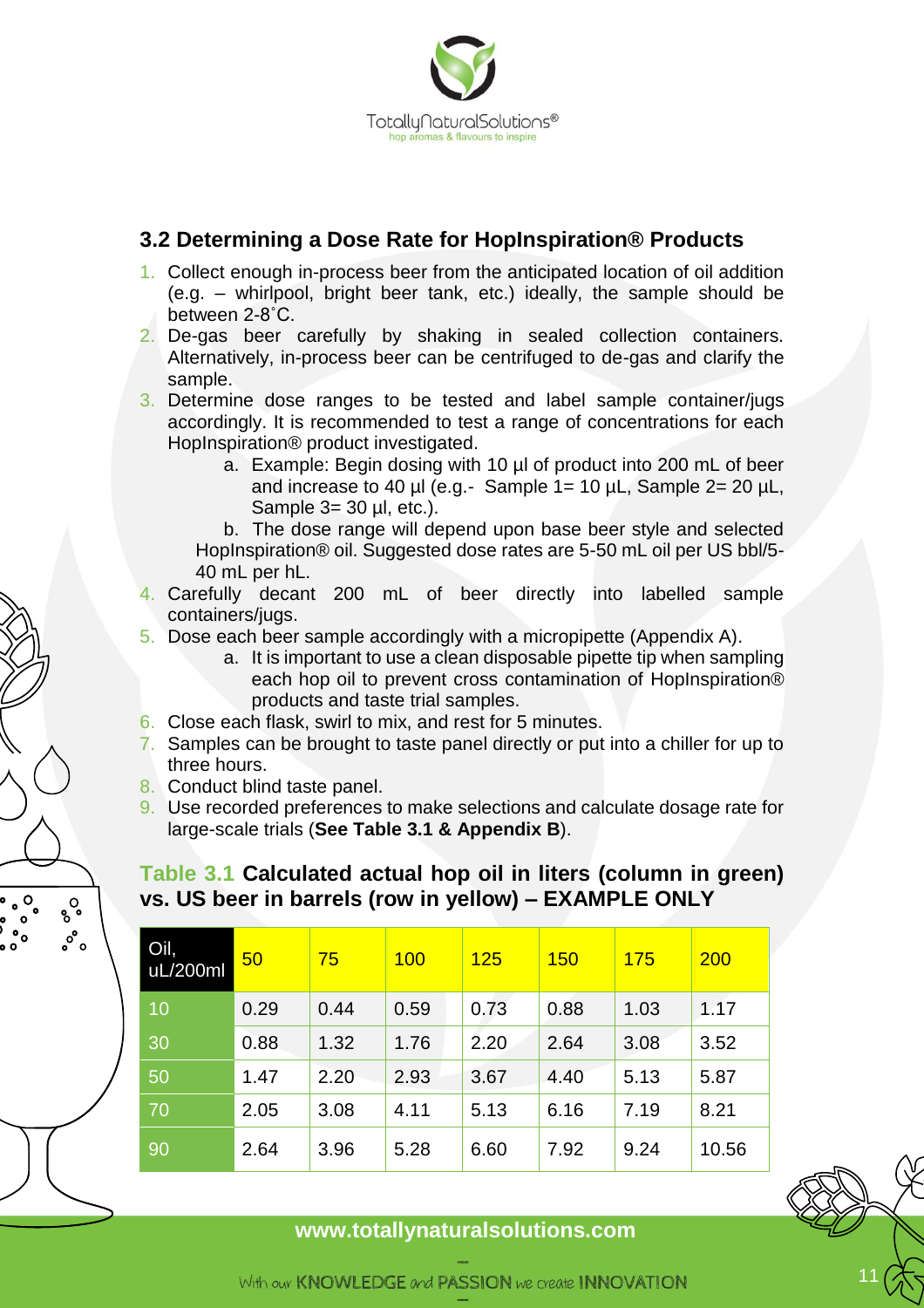

# <span id="page-11-0"></span>**3.3 Industrial Dosing Guidelines**

The potential points of addition depend upon brewery configuration. The versatility of the HopInspiration® product line allows the brewer to be creative while collaborating with our team.

**Figure 3.1 Brewery process flow with recommended hop oil points of addition. It is optimum to dose the products as late in the process as possible, but feasibility is brew kit dependent.**



### **Guidelines**

 $\circ$ <sup>O</sup>

 $\frac{1}{2}$ 

 $\circ$ 

່ດ  $\bullet$ 

 $\delta_{\rm o}^{\rm O}$ 

 $\frac{1}{2}$ 

 $\circ$ 

- **a.** Ensure that all vessels, process lines, raw material and in-process beer surfaces are cleaned and sterilized appropriately.
- **b.** Oils can be added to fermenting or green beer depending on brewer preference and pre-determined target values (AE, ABV, etc.).
- **c.** Determine the expected volume of beer that requires hop oil additions, based upon actual or theoretical, calculated volumes. This should be the volume after yeast and fermentation solids have been removed.
- **d.** Calculate the volume of oil required based upon post-crop tank volume.

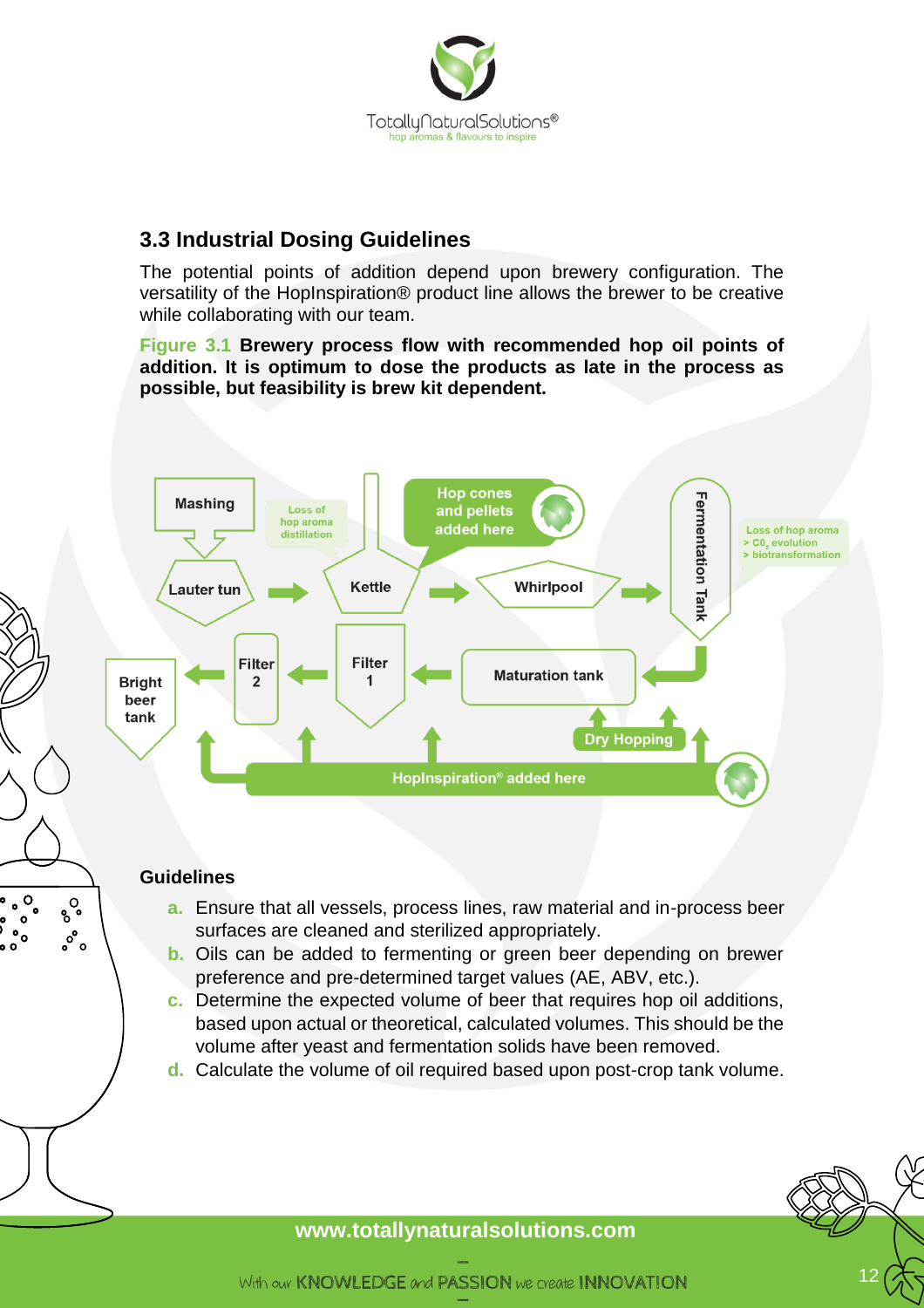

#### **Ideal dosing scenario**

- **a.** A calibrated dosing system, alongside automatic carbonation, to inject the required oil volume inline to a beer Variable Frequency Drive (VFD) pump with meter for automated shut-off. This ensures that the proper oil volume is dosed, regardless of final tank volume.
- **b.** Allow beer to rest for 2 to 3 hours before conducting laboratory tests and taste conformance approval.

#### **If pumps are not available**

- **1.** Add the HopInspiration® product to the tank.
- **2.** Purge the tank with CO<sub>2</sub> to reduce oxygen ingress.
- **3.** Close tank and apply adequate pressure for carbonation.
- **4.** Maintain tank pressure and temperature to achieve desired carbonation – this could take at least 4 hours, based upon the carbonation levels at the time of fill.
- **5.** Conduct laboratory and taste conformance approval.

#### **Please note**

 $\delta_{\rm o}^{\rm O}$ ೢ°ಂ

- These are general guidelines and apply to fining, filtering, centrifuging, or transferring from tank to tank. Please contact us with personal questions and enquiries.
- Note that all GMP (Good Manufacturing Practice), Safety, Good Brewing Practice, HAACP, ISO certification, and other regulatory and policy practices independent for each operation are expected. Totally Natural Solutions does not assume any liability for incorporating this suggested operation practice (SOP).

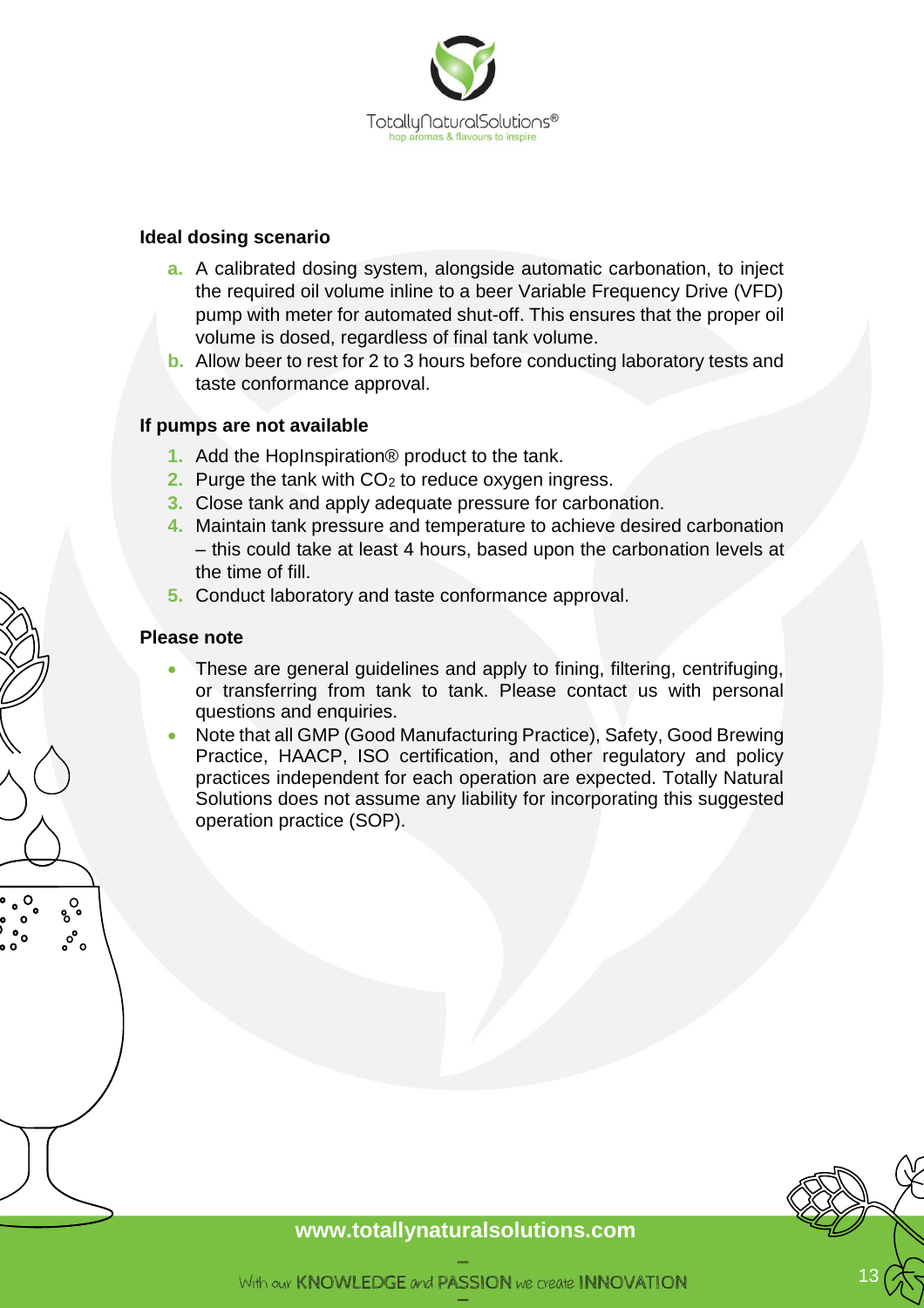

# **Appendix A**

 $\circ$   $\circ$ <sub>o</sub>

 $\bullet$  $\int_{0}^{\infty}$   $\delta_{\rm o}^{\rm O}$ 

 $\circ^{\circ}$ 



**Figure A.1 Examples of some of the equipment required for dosing trials. A) A plastic dropper pipette, B) An Erlenmeyer flask, and C) A micropipettor (requires plastic pipette tips).**

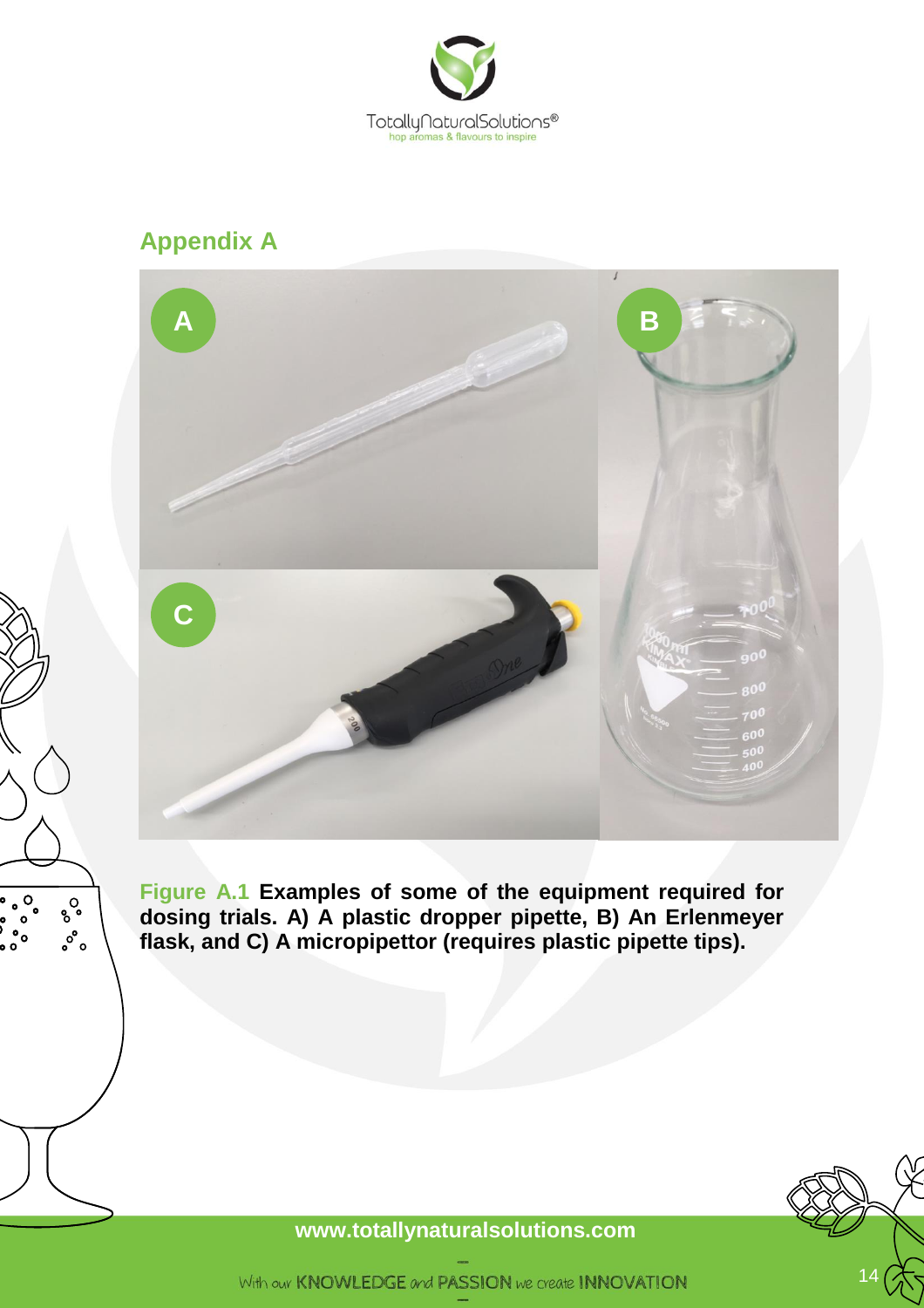

# **Appendix B Differential and preferential tasting sheet**

# **Differential – Triangle Test**

Instructions:

- **1.** A triangle test requires a control, an undosed base beer, in addition to a dosed base beer with the desired HopInspiration® product.
- **2.** For each panellist, label three plastic glasses with a three-number code. Fill two of the glasses with the control (undosed base beer) and the other glass with the test beer (base beer dosed with HopInspiration® product) (**Figure B.1)**.
	- a. WRITE THESE CODES ON A SEPARATE SHEET FOR REFERENCE. This will prevent confusion and mixing of samples.
	- b. The sample numbering should be the same for each panellist.



# **Figure B.1**

 $\circ$ 

 $\int_{0}^{\infty}$ 

 $\delta_{\rm o}^{\rm O}$ 

 $\int_{0}^{\infty}$ 

**Example of triangle test set-up. Note that the two non-starred cups are undosed base beer (387 and 425) and the cup with the red star (103) represents the dosed beer with the HopInspiration® product.**

**3.** Conduct a taste panel and provide panellists with a taster sheet similar to the example found below or utilise in-house sensory software.

# 15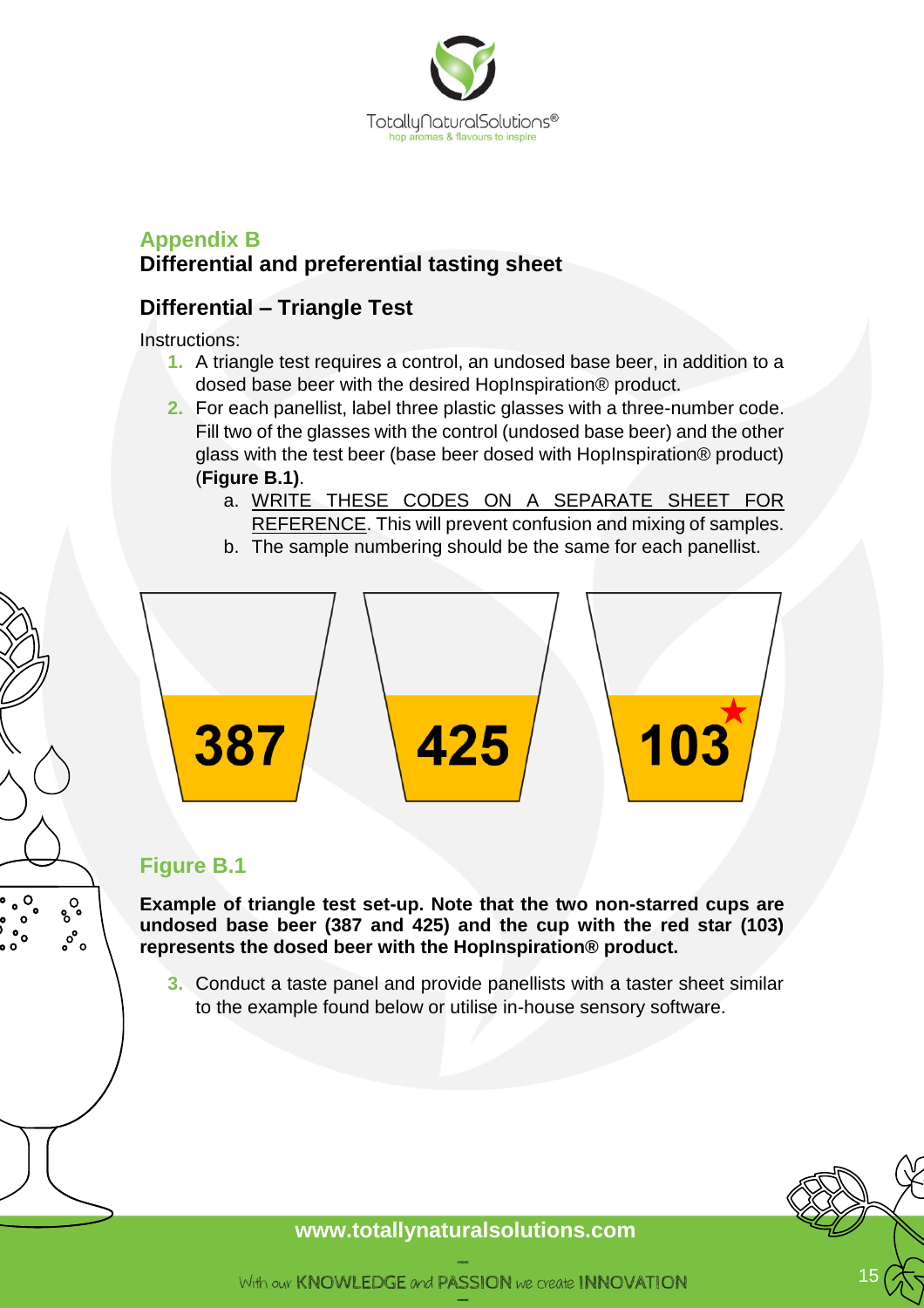

# **Triangle test example**

Please mark identify the unique sample from the set of 3.

| Sample # | Sample # | Sample # |
|----------|----------|----------|
|          |          |          |

Please mark identify the unique sample from the set of 3.

| Sample # | Sample # | Sample # |
|----------|----------|----------|
|          |          |          |

Please mark identify the unique sample from the set of 3.

| Sample # | Sample # | Sample # |
|----------|----------|----------|
|          |          |          |

Please mark identify the unique sample from the set of 3.

| Sample # | Sample # | Sample # |
|----------|----------|----------|
|          |          |          |

Please mark identify the unique sample from the set of 3.

 $\circ$ 

 $\bullet$  $\int_{0}^{\infty}$ 

 $\delta_{\rm o}^{\rm O}$ 

 $\circ^{\circ}$ 

| Sample # | Sample # | Sample # |
|----------|----------|----------|
|          |          |          |

**[www.totallyn](http://www.totally/)aturalsolutions.com**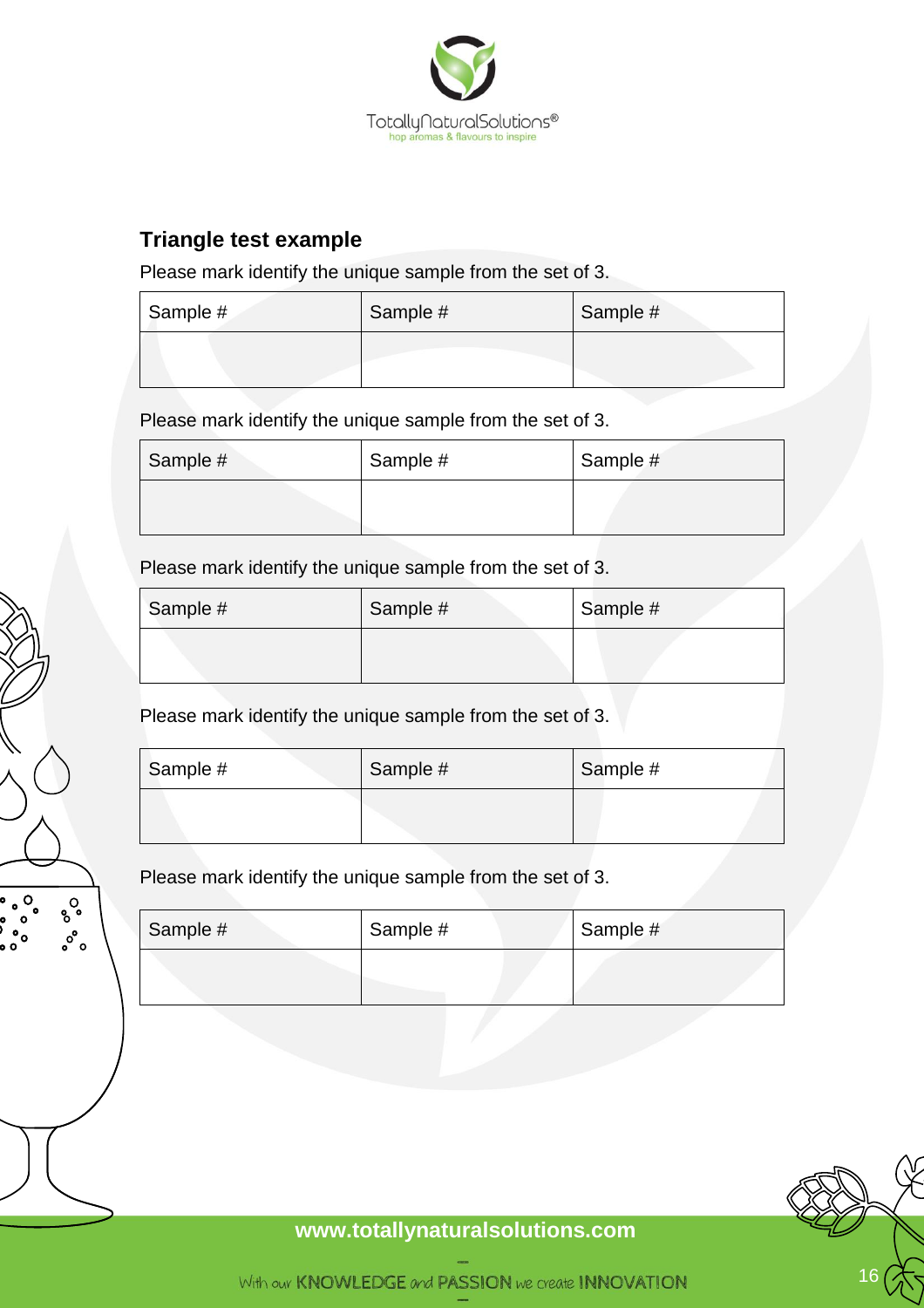

# **Master scoresheet example**

Number of panellists: \_\_\_\_\_\_

| <b>Sample Code</b> | <b>Total Votes</b> | Average<br>(total votes/total<br>panellists)* | <b>Standard</b><br>Deviation* |
|--------------------|--------------------|-----------------------------------------------|-------------------------------|
|                    |                    |                                               |                               |
|                    |                    |                                               |                               |
|                    |                    |                                               |                               |

\*These values can be easily calculated using an excel spreadsheet

# **Follow-up questions:**

Could taste panellists detect a difference between dosed and undosed beer samples?

How many panellists detected the outlier?

Should the dose be scaled up or altered based upon the results?

Any additional notes/comments.

 $\circ$ 

 $\delta_{\rm o}^{\rm O}$  $\circ^\circ$  o

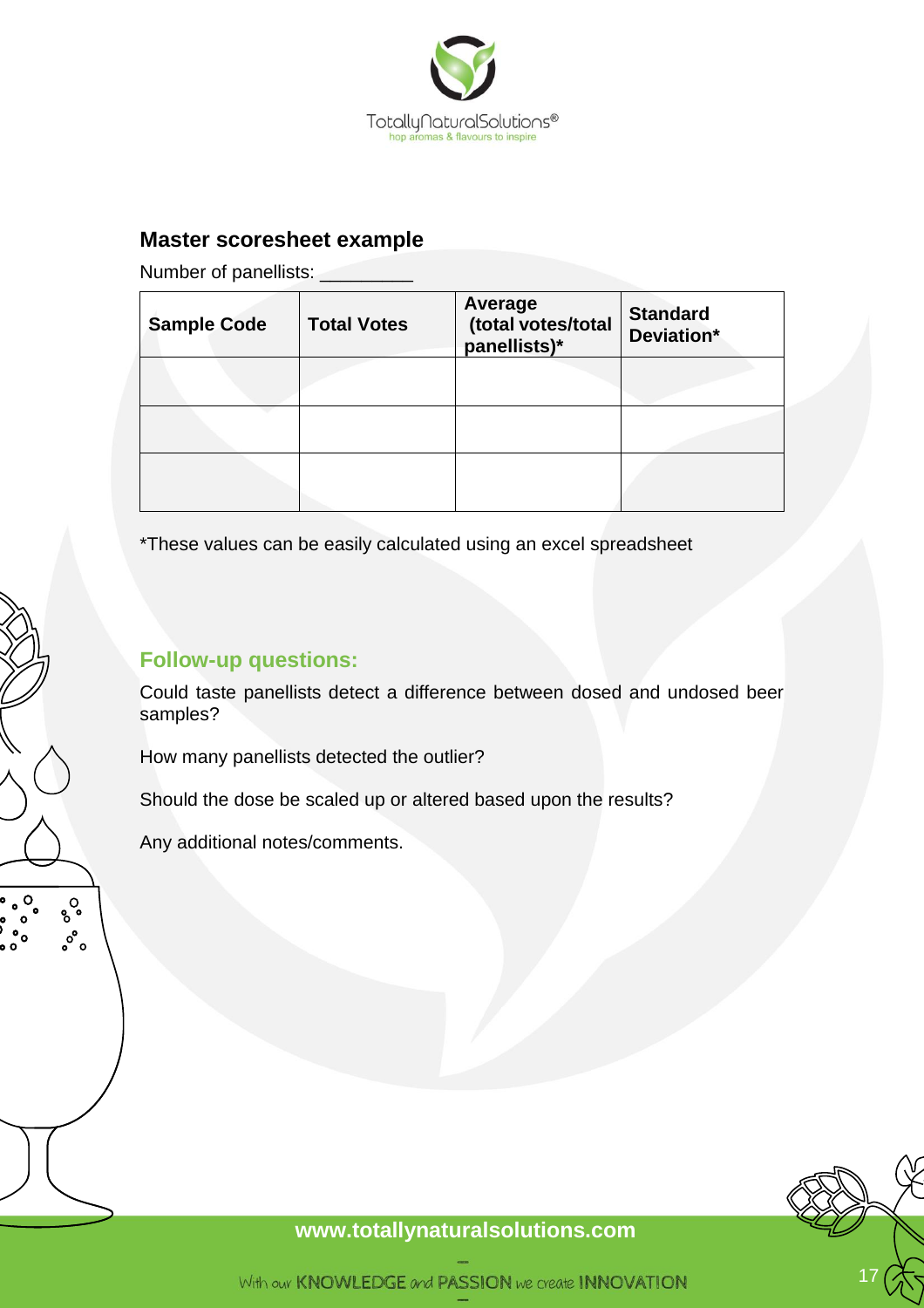

### **Preferential – Rank Rating**

Instructions:

 $\delta_{\rm o}^{\rm O}$ ೢ°ಂ

- **1.** A rank rating test is designed for panellists to rank their personal sample preference from least to greatest or greatest to least.
- **2.** Depending on personal preference, panellists can score each sample out of ten or score with fixed numbers (i.e.- Out of six samples, scoring the most preferred sample a '1' and the least preferred sample a '6').
- **3.** As with the triangle test, label plastic glasses for each sample with a three-number code. If testing multiple dosages or products, it is recommended to include one control in the sample mix (undosed base beer).
	- a. WRITE THESE CODES ON A SEPARATE SHEET FOR REFERENCE. This will prevent confusion and mixing of samples.
	- b. The sample numbering should be the same for each panellist.
- **4.** Conduct a taste panel and provide panellists with a taster sheet similar to the example found below or utilise in-house sensory software.